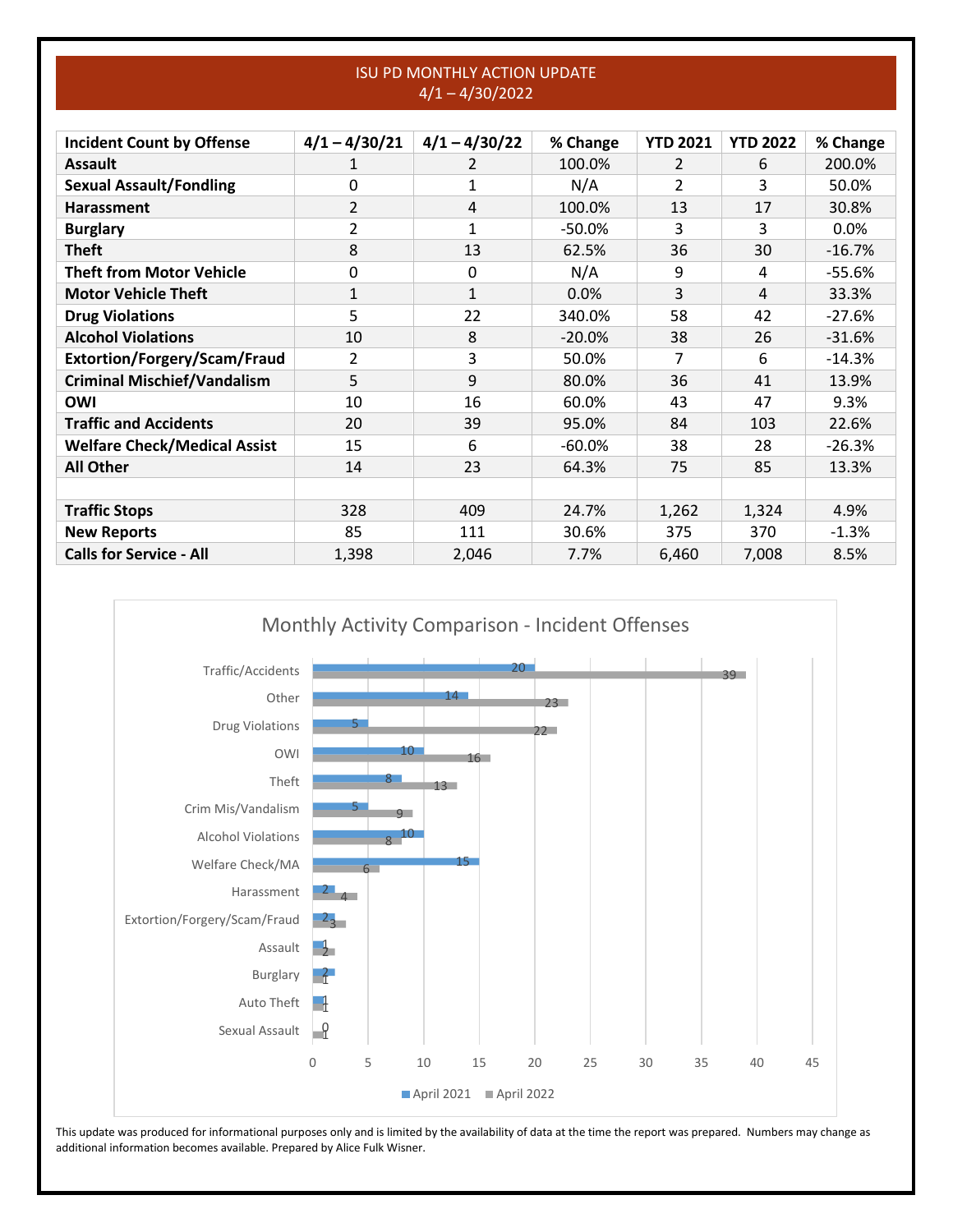## ISU PD MONTHLY ACTION UPDATE 4/1 – 4/30/2022



## Top 10 calls for service for April 2021 and April 2022

| <b>April 2021</b>                    |    | <b>April 2022</b>                    |     |
|--------------------------------------|----|--------------------------------------|-----|
| <b>Traffic Stop/Enforcement</b>      |    | Extra Patrol                         | 592 |
| Extra Patrol                         |    | <b>Traffic Stop/Enforcement</b>      | 413 |
| Maintenance Alarm                    |    | Maintenance Alarm                    | 158 |
| General Information/Complaint/Assist |    | General Information/Complaint/Assist | 125 |
| <b>Finger Printing</b>               |    | Suspicious Behavior/Activity         | 56  |
| Suspicious Behavior/Activity         | 61 | <b>Motorist Assistance</b>           | 54  |
| <b>Motorist Assistance</b>           | 53 | Office Unlock                        | 54  |
| Office Unlock                        | 36 | <b>Finger Printing</b>               | 49  |
| Outreach                             | 35 | Follow Up                            | 46  |
| <b>General Alarm</b>                 | 33 | Outreach                             | 40  |
|                                      |    | Vandalism/Criminal Mischief          | 40  |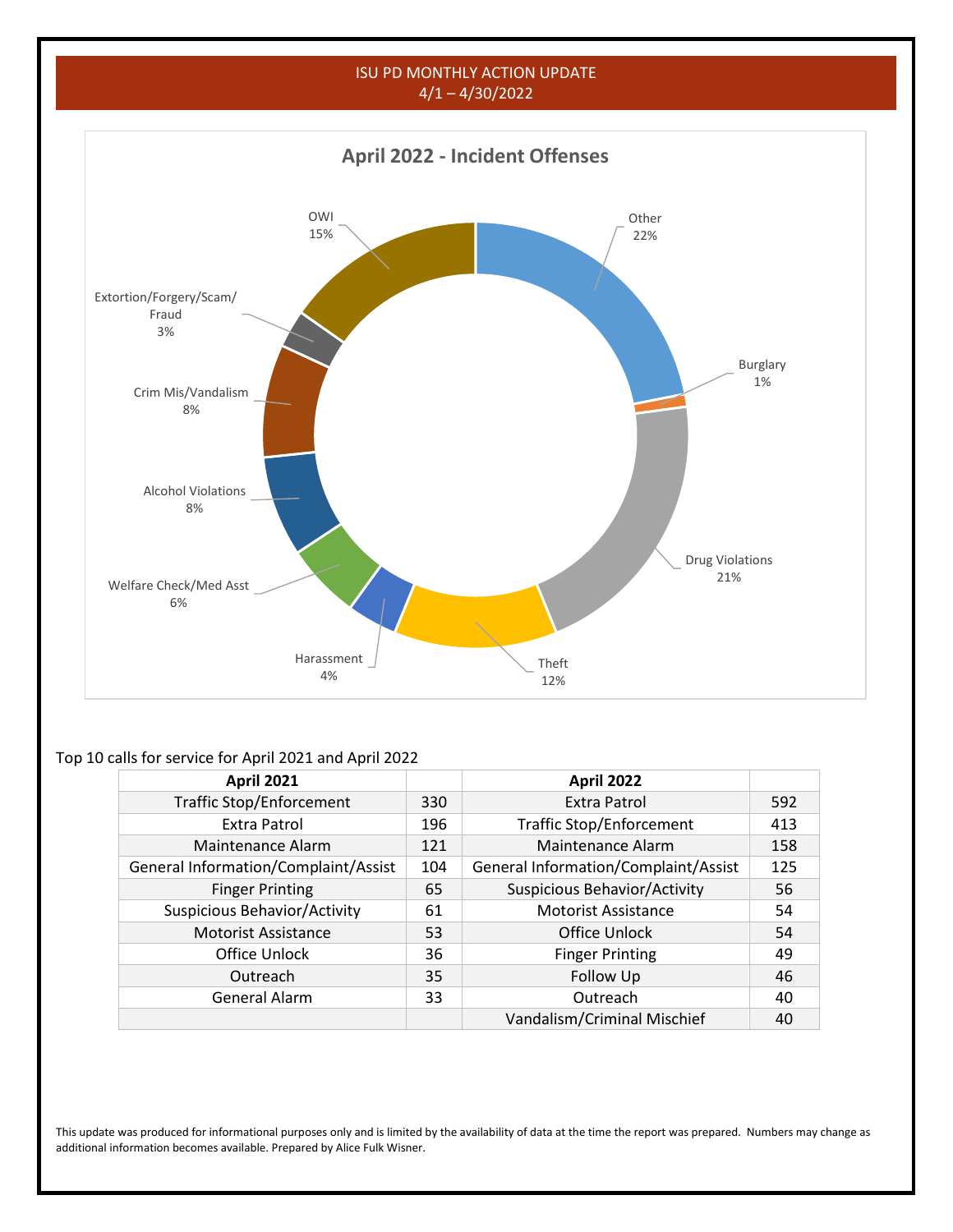

Calls for service for April 2022 were at a higher level than the previous 4 years. Compared to April of 2021, traffic stops were up 24.7%, reports written were up 30.6%, and all calls for service were up 46.4%. Year to date, drug violations are down 27.6%, alcohol violations are down 31.6%, traffic incidents are up 22.6%, and criminal mischief/vandalism incidents are up 13.9%.

There were three reports of stolen bicycles during April.

| <b>Bike Brand</b> | Location               | Lock   | Value | When Taken           |
|-------------------|------------------------|--------|-------|----------------------|
| Trek              | State Gym              | Locked | \$700 | $4/3 - 4/5$          |
| Cannondale        | 21 Frederiksen Court   | Locked | \$750 | 1730 4/8 - 1240 4/11 |
| Trek              | <b>VMRI Building 5</b> | Locked | \$750 | $4/4 - 4/18$         |

During March of 2022 there were four bicycles stolen, one each from the food Sciences Building, Elings Hall, Eaton Hall and Geoffroy Hall. All four of these were locked, and the average value of bicycle stolen was around \$525.

The following table breaks out all of April Computer Aided Dispatch events with a mental health aspect.

| <b>CAD Events</b>                  | $4/1 - 4/30/21$ | $4/1 - 4/30/22$ |
|------------------------------------|-----------------|-----------------|
| Attempted Suicide/Suicide          |                 |                 |
| Mental Health/Psychiatric Disorder |                 |                 |
| <b>Welfare Check</b>               | 24              | 16              |
| otal.                              | 26              |                 |